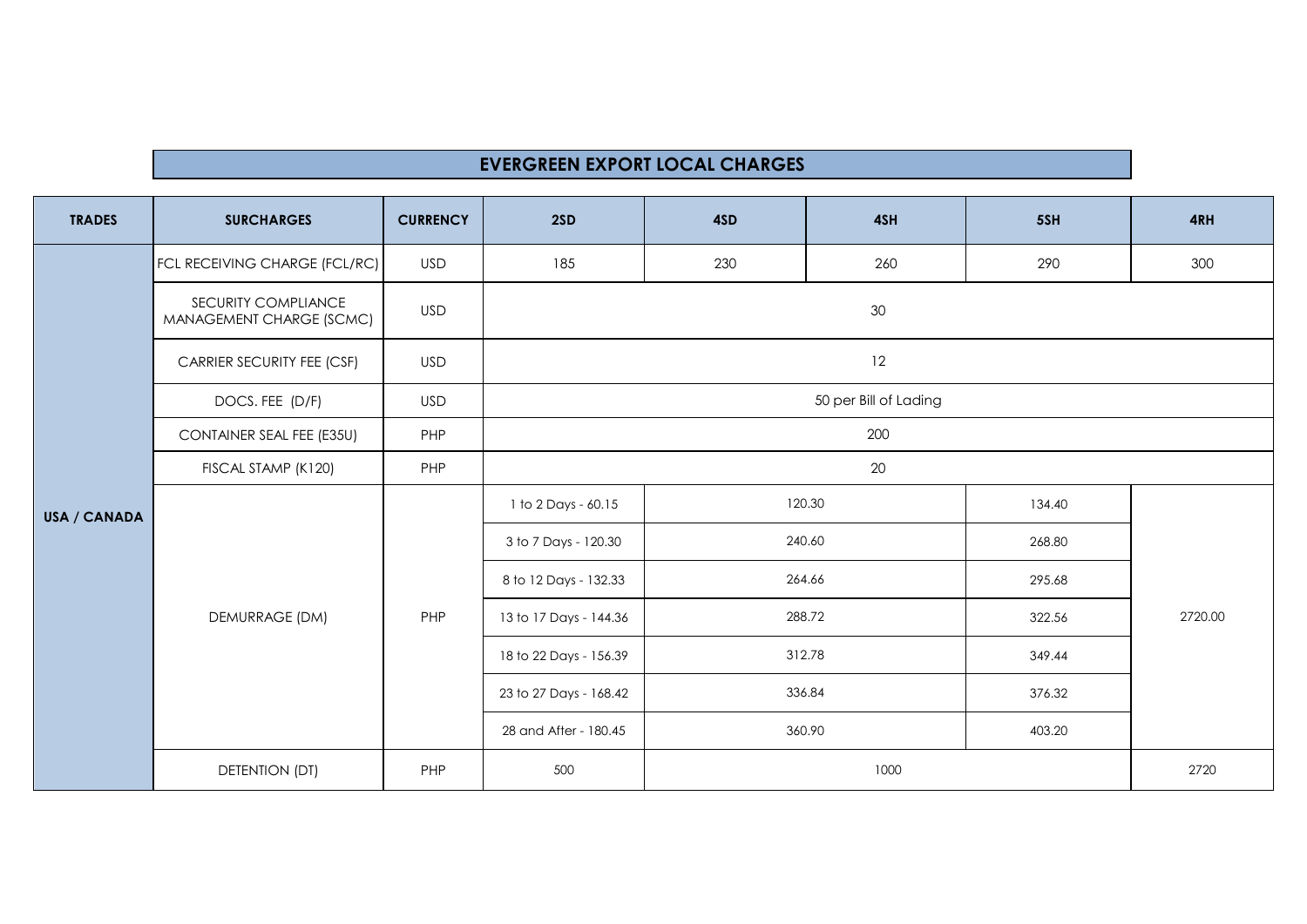| <b>TRADES</b>      | <b>SURCHARGES</b>                          | <b>CURRENCY</b> | 2SD                    | 4SD    | 4SH | 5SH    | 4RH     |  |
|--------------------|--------------------------------------------|-----------------|------------------------|--------|-----|--------|---------|--|
|                    | TERMINAL HANDLING CHARGE AT<br>POL (THC/L) | <b>USD</b>      | 185                    | 230    | 260 | 290    | 300     |  |
|                    | DOCS. FEE (D/F)                            | <b>USD</b>      | 50 per Bill of Lading  |        |     |        |         |  |
|                    | <b>CONTAINER SEAL FEE (E35U)</b>           | PHP             | 200                    |        |     |        |         |  |
|                    | FISCAL STAMP (K120)                        | PHP             | 20                     |        |     |        |         |  |
|                    | DEMURRAGE (DM)                             | PHP             | 1 to 2 Days - 60.15    | 120.30 |     | 134.40 | 2720.00 |  |
| CARI / WCSA /      |                                            |                 | 3 to 7 Days - 120.30   | 240.60 |     | 268.80 |         |  |
| <b>WCCA / ECSA</b> |                                            |                 | 8 to 12 Days - 132.33  | 264.66 |     | 295.68 |         |  |
|                    |                                            |                 | 13 to 17 Days - 144.36 | 288.72 |     | 322.56 |         |  |
|                    |                                            |                 | 18 to 22 Days - 156.39 | 312.78 |     | 349.44 |         |  |
|                    |                                            |                 | 23 to 27 Days - 168.42 | 336.84 |     | 376.32 |         |  |
|                    |                                            |                 | 28 and After - 180.45  | 360.90 |     | 403.20 |         |  |
|                    | DETENTION (DT)                             | PHP             | 500                    | 1000   |     | 2720   |         |  |